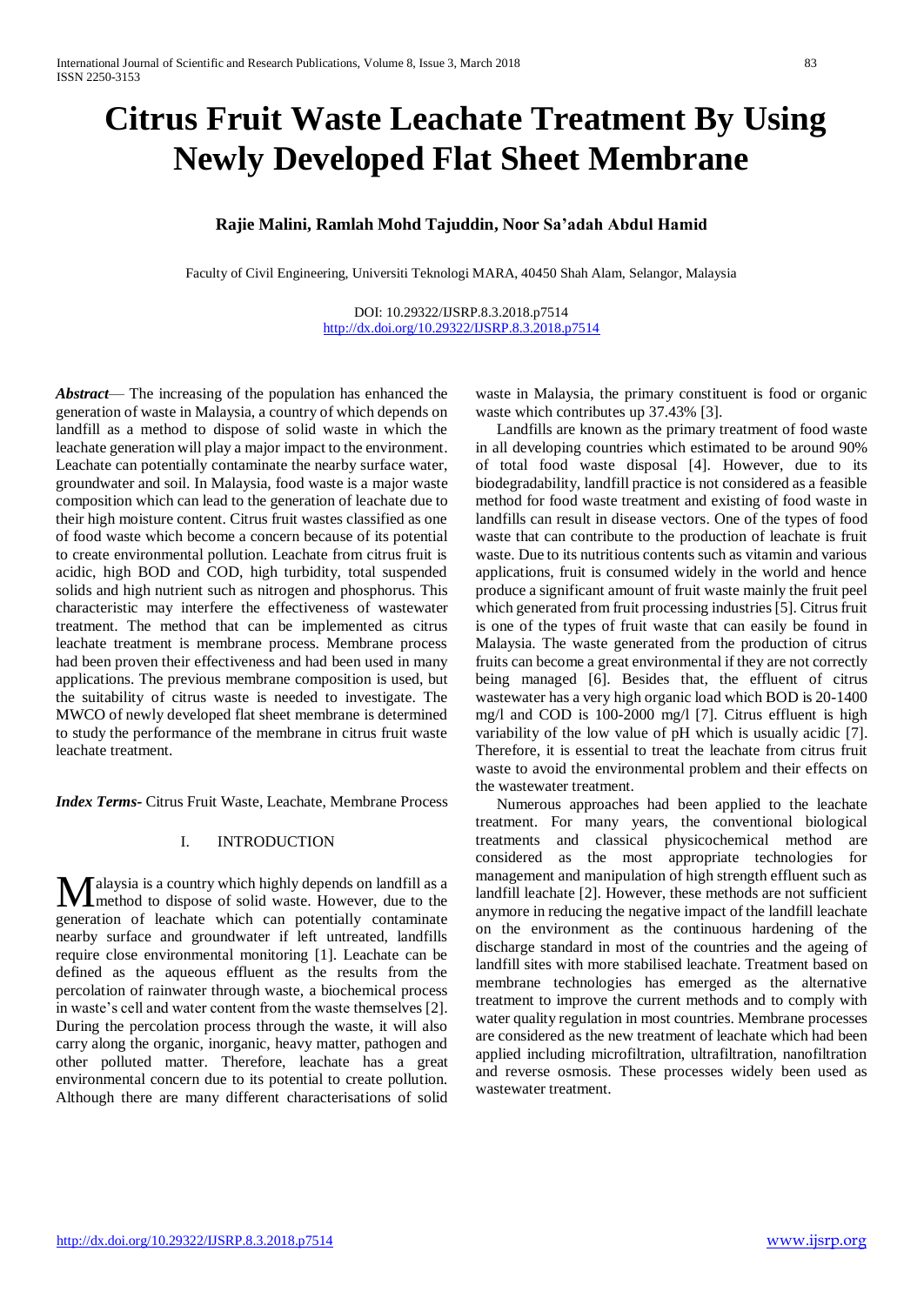Ultrafiltration (UF) is effective to remove the macromolecules and the particles. However, it strongly depends on the type of material constituting the membrane [2]. Their study also found that UF membranes have been successfully used in full scale of bioreactor plant and high treatment levels landfill leachate has been achieved in such process. UF and MF are well-developed techniques used for water treatment meanwhile RO is widely used for water purification and desalination [8]. Therefore, since the success of the membrane had been proving in many applications, membrane process could be applied in treating leachate from citrus fruit. However, the performance of membrane process can be affected by several factors. Besides that, the material selection and pore size of the membrane also depends on the application it will be used. Besides, the selection of polymer membrane fabrication technique depends on the choice of polymer and desired structure of the membrane [8]. The material selection and pore size of the membrane are critical to ensuring the effectiveness of the filtration process.

# II. EXPERIMENTAL PROCEDURE

There is three primary processes involved in this study as presented in Figure 1 which is conducted in the laboratory. The processes involved are leachate sampling, membrane fabrication and treatment of leachate using a membrane. The first process is the preparation and collection of citrus fruit waste leachate. The citrus fruit waste is being collected and stored until the leachate is produced. Once leachate is produced, it will be collected as for leachate sample. Then, the second process involved developed the flat sheet membrane. Meanwhile, the third process for this study is the treatment of leachate using newly fabricated flat sheet membrane. After that, several water qualities parameters will be monitored before and after the treatment using a membrane. The parameters are pH, turbidity, BOD, COD, nitrogen, phosphorus, suspended solids and colour.



Figure 1: Flowchart of summarised methodology

#### *A. Citrus Fruit Waste Production*

The sample of leachate of this study is prepared and collected in the laboratory. The production process of leachate begins with the collection of citrus fruit waste. There are several citrus fruits were considered in this study which are lemon (*citrus limon*), sweet orange (*citrus x sinensis*), kaffir lime (*citrus hystrix*) and lime. The type of citrus fruit waste used this study is discarded citrus fruit such as damaged fruit and were collected from Pekan Besar Klang, Klang and fruit shop.The leachate reactor was also prepared as the media of citrus waste production. Then, the citrus fruit waste is stored, composted and leave to decay to form raw leachate in five plastic reactors with different weight of citrus. The leachate generated is collected every two days, and the characteristics of raw leachate were tested. Meanwhile, Table 1 shows the proportion and experimental condition of leachate sample in this study.

|  | Table 1: Proportion of citrus fruit waste in each container |  |  |  |  |  |  |  |
|--|-------------------------------------------------------------|--|--|--|--|--|--|--|
|--|-------------------------------------------------------------|--|--|--|--|--|--|--|

| <b>Sample</b>  | Weight of<br>citrus fruit | <b>Experimental Condition</b>     |
|----------------|---------------------------|-----------------------------------|
|                | waste $(kg)$              |                                   |
| C <sub>0</sub> | 1.0                       | No recirculation                  |
| S1             | 1.0                       | Recirculation once every two days |
| S <sub>2</sub> | 2.0                       | Recirculation once every two days |
| <b>S3</b>      | 3.0                       | Recirculation once every two days |
| S4             | 4.0                       | Recirculation once every two days |

#### *B. Flat Sheet Membrane Fabrication*

The techniques used in this study for membrane fabrication is immersion precipitation by using membrane composition of Polysulfone (PSF) 18%, Poly (vinyl-pyrolidone)-K30 (PVP) 13% and N,N-dimenthylacetamide (DMAC) 69%.There are several steps involved in the flat sheet membrane fabrication including the preparation of dope, the membrane casting, the coagulation bath process and the solvent exchange drying process. To fabricate the flat sheet membrane, General Pneumatically Flat Sheet Membrane was used for fabrication of membrane.

# *C. Treatment of Leachate Using Membrane*

The sample of citrus fruit waste leachate will be treated using membrane process. Before being treated with the membrane, the quality of raw leachate will be tested and recorded. Then, the sample will undergo the treatment using membrane separation process. The schematic diagram of the cross-flow filtration for the membrane separation process is as shown in Figure 2. There are several water qualities which are being monitored in this study including pH, turbidity, BOD, COD, Total Nitrogen, Phosphorus and colour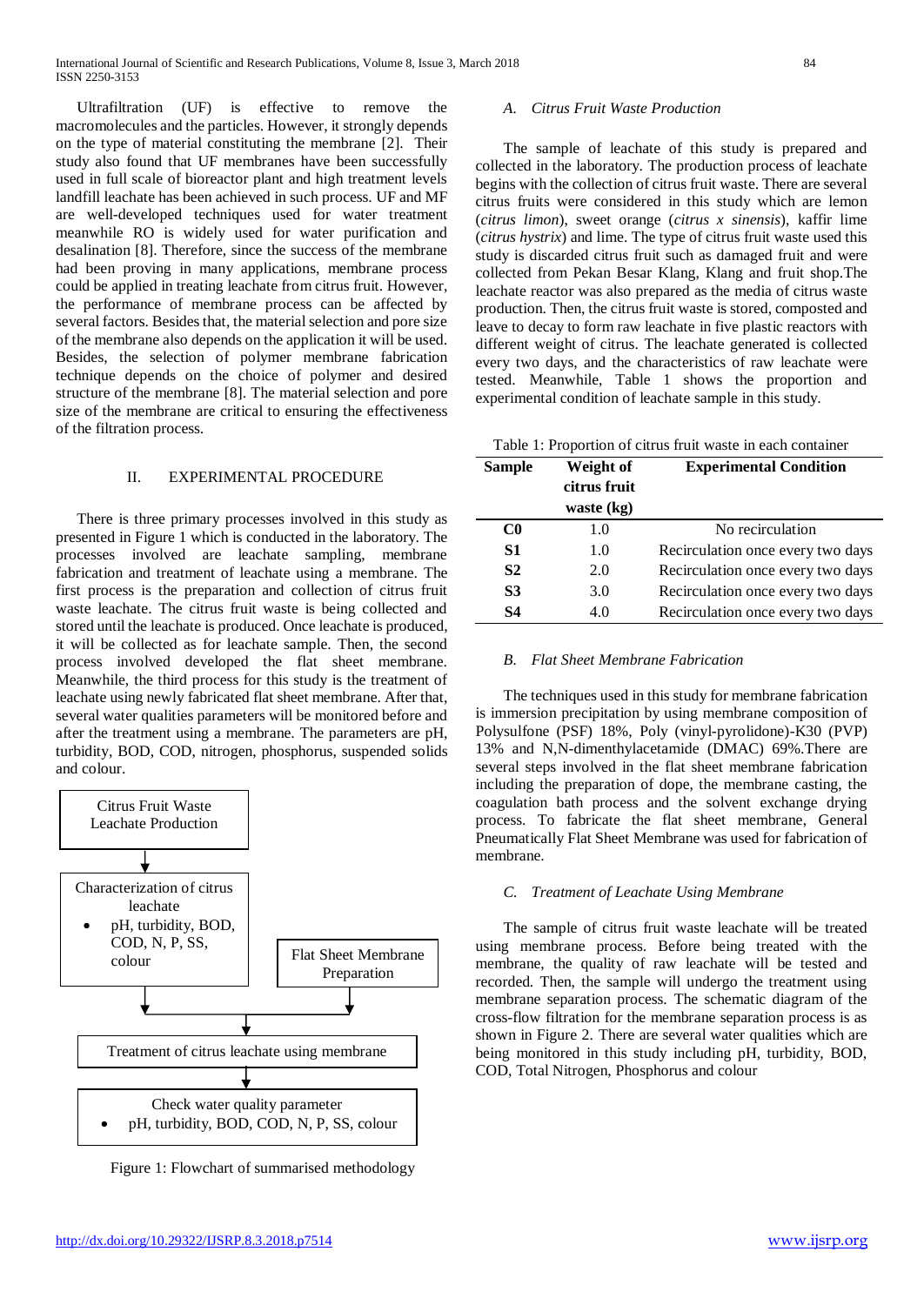

Figure 2: The Schematic Diagram of cross-flow filtration process

# III. RESULT AND DISCUSSION

# *A. Effect of Waste Age on Quantity of Leachate Production*

The volume of leachate generated gradually increased until day 5 and then experience a gradual decrease till the day of the 11 as shown in Figure 3. As for the cumulative volume in Figure 4, an S-curve graph was obtained which means that the volume of leachate generated is increasing by the day. The volume of leachate produce is increased because the citrus waste contains high moisture content that enhanced the volume of leachate generated. Besides that, the volume of leachate generated depends on the weight of waste. The higher the weight of waste, the higher the volume of leachate generated.



Figure 3: Volume of leachate generated by day

0 100 200 300  $400$ 500 1 3 5 7 9 11 **Volume (ml) Day** C0  $\overline{\mathbf{S}}$ S2  $\overline{S}$ S4

**Cumulative Volume by Day**

Figure 4: Cumulative volume of leachate generated

### *B. Effect of Waste Age on Quality Leachate Production - Physical Properties*

There are three parameters of leachate quality under physical properties being monitored in this study including turbidity, total suspended solids (TSS) and colour. The turbidity of the leachate was gradually increased until day five which then slowly to decrease until the day eleventh as shown in Figure 5. From the graph, the turbidity of sample 5, S5 is the highest compared to the other samples. The turbidity of leachate is also closely related to the weight of waste. As the weight of waste increase, the values of turbidity also become higher. It is because of the more particles present in the leachate, the more light that will be scattered. Therefore, this condition caused the turbidity and total suspended solids related to each other. However, it is not a direct measurement of total suspended material in the leachate.



Figure 5: Turbidity of leachate

Total suspended solids (TSS) is one of the important parameter need to be taken into consideration before releasing wastewater into the water body. The allowable limit of TSS for leachate discharge by Department of Environment (DOE) is 50 mg/l for standard A and 100mg/l for standard B.

From Figure 6, the TSS of the leachate was kept increasing even though experience a little fluctuation. The amount TSS at day 11 for C0, S1, S2, S3 and S4 are 4500mg/l, 6000mg/l, 5400mg/l, 1800mg/l and 3000mg/l respectively. The amount of TSS in the citrus leachate is increasing as the waste age increase due to the decay of citrus waste particle enter the leachate and increase of microorganism. Besides that, the TSS was not influenced by the weight of waste since by following the arrangement of increased amount TSS; the highest is S2, followed by S2, C0, S4 and S3.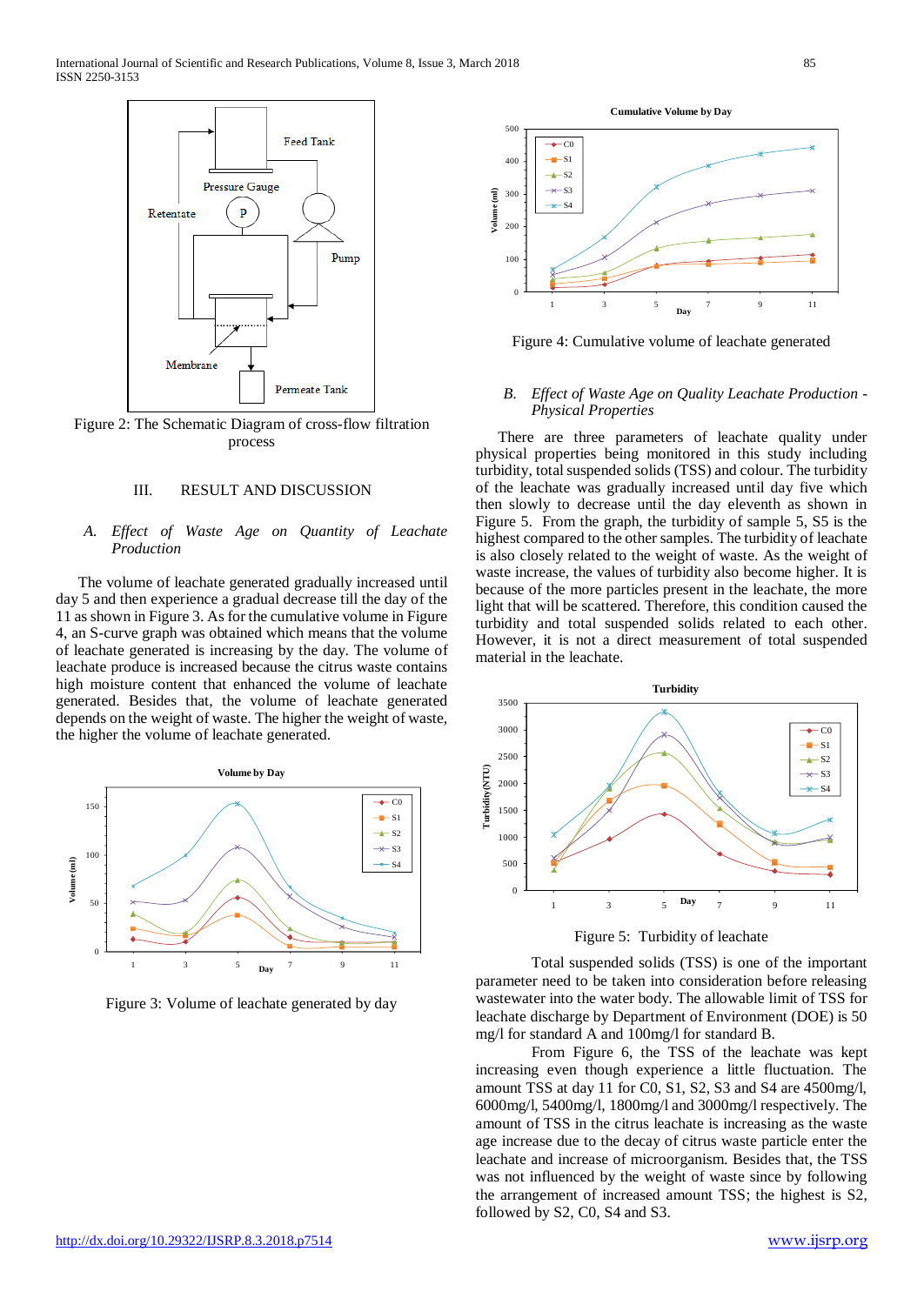

Figure 6: Total suspended solids of leachate

The colour of citrus leachate was found to be orangebrown or light brown. Associated with the leachate is a malodorous smell which is the result of the presence of organic acids, which come from the high concentration of organic matter when decomposed [9]. In their result also mention that the high concentration of colour in landfill leachate is because of the presence of the high organic substance.

Figure 7, shows the result of the colour of citrus leachate recorded for 11 days. The readings of colour for all samples are increased accordingly. In other words, the colour of the leachate is getting darker correspond to the age of leachate. This situation is supported by the study conducted by Bhalla et al. which reported that leachate produced by an old landfill with low biodegradability is classified as stabilized leachate which contains a high level of an organic substance such as humic and fluvic compound. These compounds can be indicated by the colour of leachate.



Figure 7: Colour of leachate

# *C. Effect of Waste Age on Quality Leachate Production - Chemical Properties*

There are five parameters of leachate quality under chemical properties being monitored in this study including pH, Biochemical Oxygen Demand (BOD), Chemical Oxygen Demand (COD), total nitrogen and phosphorus.

pH is classified as chemical properties which used to specify the acidity or basicity of the leachate. Figure 8, show the pH of 5 different sample of leachate with different weight of waste and experimental condition. The graph shows that the pH of leachate generated was at acidic. For sample 1, 2, 3 and 4, the pH slightly increased and decreased but remains at pH in

between 3.5 to 4 which is acid. However, the control sample, C0 show a gradual increase of pH which from acidic to a neutral. CO is the leachate sample which is not undergoing the recirculation.

Bhalla et al. stated that leachate is found to have pH between 4.5 and 9. However, the pH of citrus leachate was found to be acidic and almost below 4.5. This is because the natural characteristic of citrus which is acidic. The study by Guzman et al. reported that the pH of citrus wastewater is between 3.6 to 4.5. The pH of stabilised is higher than that of young leachate [9]. Therefore, the pH of leachate is low but increased a bit because as the age of leachate increased, the ph also increased.



Figure 8: pH of leachate

Biochemical Oxygen Demand (BOD) is a measurement of the biodegradable organic mass of leachate, and that indicates the maturity of the landfill which usually will decrease by time. [9].

Figure 9, shows the BOD obtained in this study. The BOD of five samples for 11 days is slightly fluctuated but increase compared to the first day. The BOD of citrus leachate is high because the leachate is considered as young leachate. According to Bhalla et al., typically the BOD of landfill leachate will decrease concerning time. However, in this study, the leachate is considered young, and BOD is remaining increased by time. During day  $11<sup>th</sup>$ , the BOD value recorded for sample C0, S1, S2, S3 and S4 are 471 mg/l, 454.2 mg/l, 458.40 mg/l, 470.40 mg/l and 472.80 mg/l respectively which is lower than the BOD of citrus wastewater reported by Guzman et al..





Chemical Oxygen Demand (COD) is the amount of oxygen required to completely oxidise the organic waste constituents chemically to inorganic end products [9].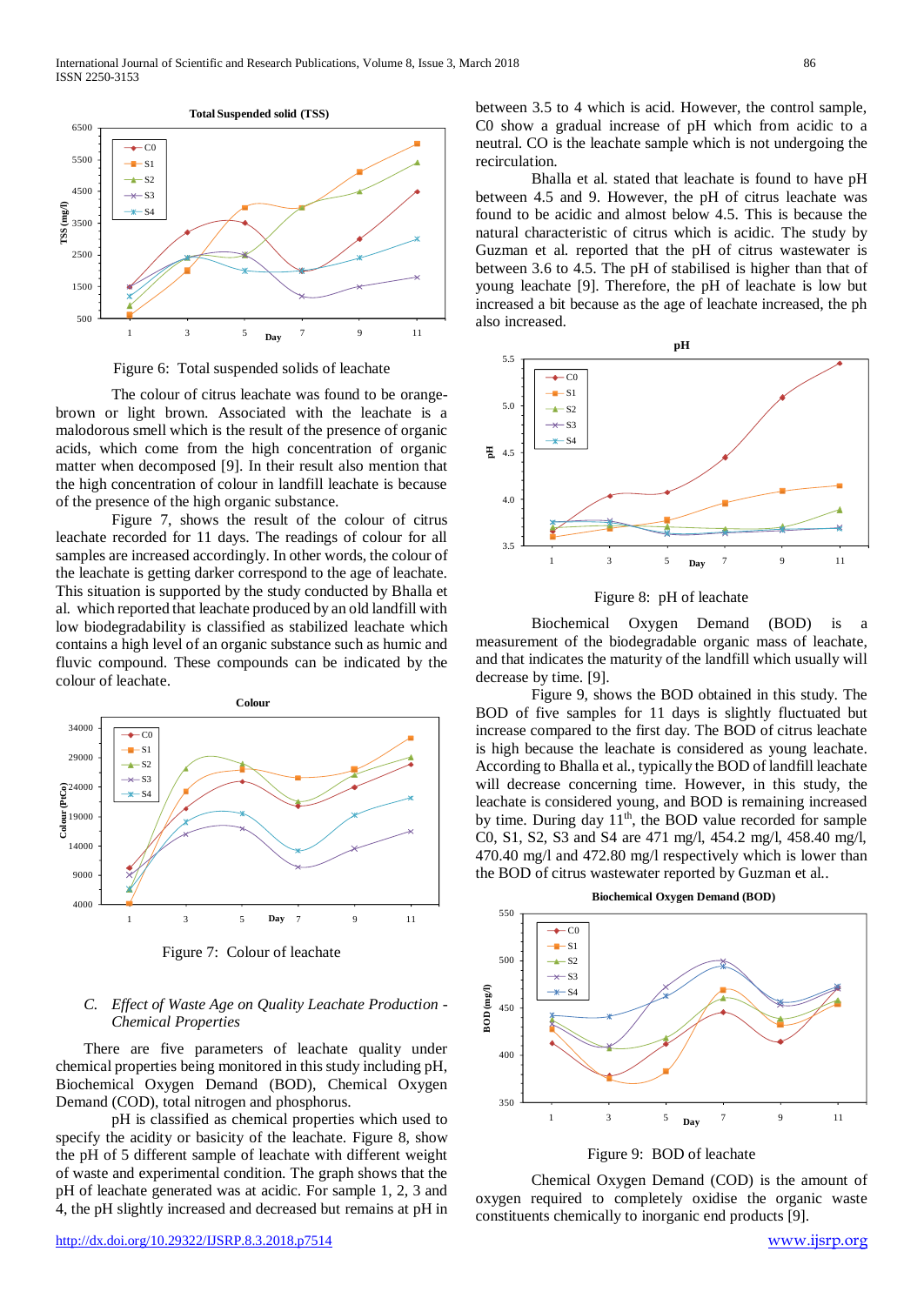Figure 10, shows the COD value recorded for citrus leachate within 11 days. The value of COD for five samples was high during the first day but gradually decreased for samples C0, S1 and S2 meanwhile, sample S3 and S4 experience a slight decrease but started to increase after day seven<sup>th</sup>. The COD of citrus leachate is above 25000 mg/l which is supported by the study conducted by Renou et al. [2] reported the COD value of young leachate is above 10000 mg/l. On the other hand, the COD value of citrus wastewater recorded by Guzman et al. (2016) is 10000 mg/l.



Figure 10: COD of leachate

Figure 11, show the value of total nitrogen found in the five leachate sample during 11 days. It shows that all sample experience the decreasing of TN value started day 3 until day 7. However, the value of TN increased on day 9 and day 11. The amount of nitrogen produced by leachate is corresponding to the weight of citrus waste. The value of TN is ascending from the sample of leachate with lowest weight of waste (1kg) to the highest weight of waste (4kg). From this finding, it shows that as the weight of waste increase, the volume of leachate increase, and the value of nitrogen also increase



Figure 11: Total nitrogen of leachate

The major form of phosphorus that existed in the leachate was orthophosphate.  $(PO<sub>4</sub><sup>3-</sup>)$ . However, besides nitrogen, the presence of excessive amount innocuous nutrient like phosphorus can also upset the balance of aquatic ecosystem through eutrophication [12]

Figure 12, shows the generation of phosphorus in citrus leachate within 11 days. In general, the amount of phosphorus found in the leachate samples is increasing based on the weight of waste. The sample C0 and S1 which have the lowest weight of waste inherent the lowest amount of

<http://dx.doi.org/10.29322/IJSRP.8.3.2018.p7514> [www.ijsrp.org](http://ijsrp.org/)

phosphorus and followed by S2, S3 and S4 which have 2kg, 3kg and 4kg of waste weight respectively. Hence, from the graph, it can be concluded that the higher the amount of citrus waste, it will increase the potential of increase in the amount of phosphorus in leachate generated.



Figure 12: Phosphorus of leachate

#### *D. Membrane Fabrication*

The type of membrane fabricate is identified by determining the molecular weight cut-off (MWCO) of the membrane. MWCO is defined as the molecular weight of a solute that was rejected at 90%. MWCO is usually to estimate the pore size and its value can be determined from the rejection of solute of membranes against the stable molecules with various weights [11]. The non-ionized Polyethylene glycols (PEG) with different molecular weight are used to characterise the membrane fabricated in this study. Figure 13, shows a graph of rejection percentage against molecular weight. Based on the graph, the 90% rejection was fall between the molecular weight of 10 000 and 100 000 daltons. Therefore, it can be classified as Ultrafiltration which has the pore size of approximately 0.002 to 0.1 micron and an MWCO of approximately 10 000 to 100 000 daltons.



Figure 13: A graph of rejection against molecular weight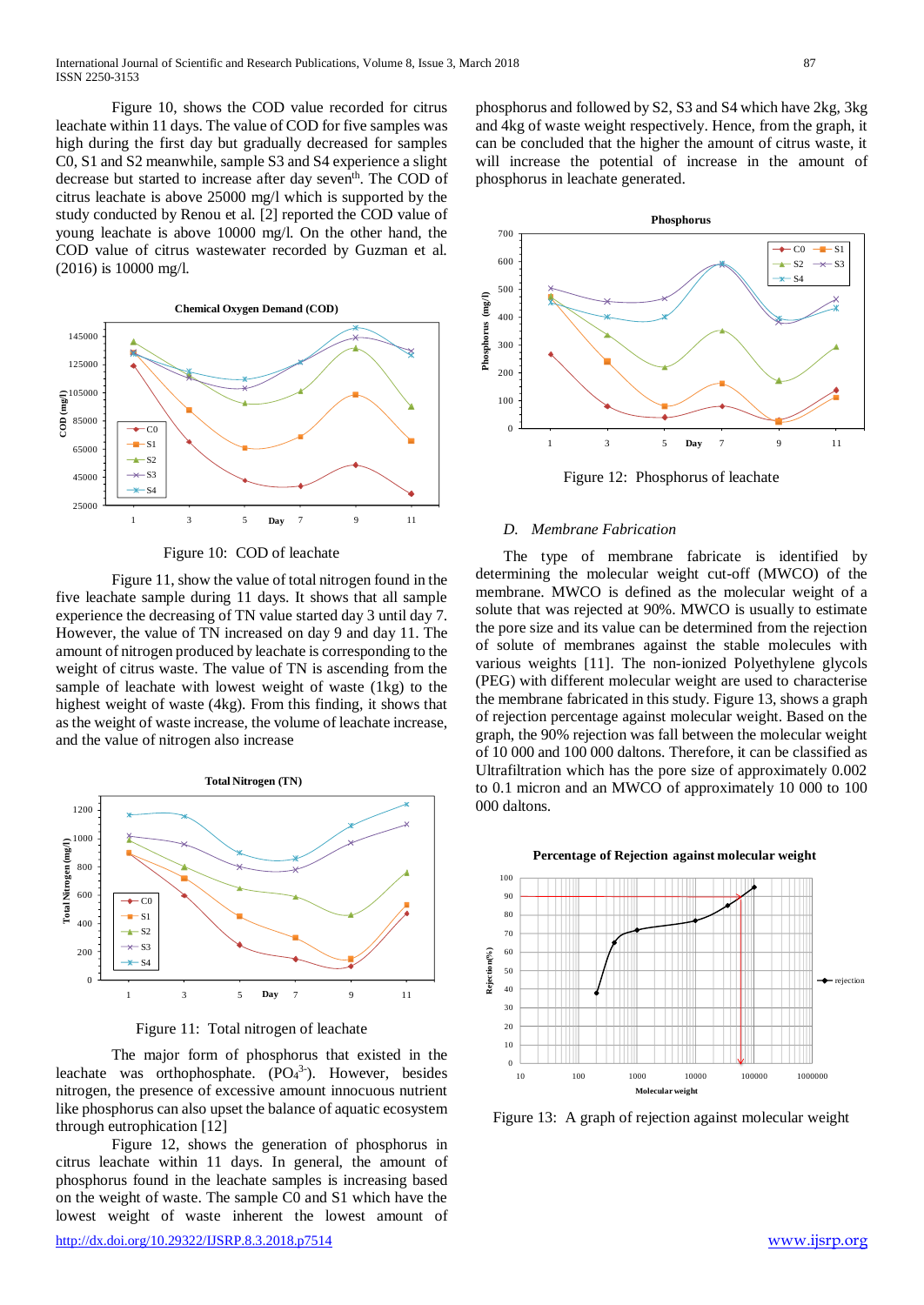#### *A. Treatment of Citrus Waste Leachate using Membrane*



Figure 14: Percentage of removal on water quality parameters

The performance of UF membrane to treat citrus leachate is a study based on some parameters. One of the parameters is turbidity. According to Renou et al., UF is effective to remove macromolecules and particle but depending on the type of material constituent the membrane. UF might prove to be effective as a pre-treatment process for reverse osmosis and can be used to remove the larger molecular weight component of leachate which can cause fouling on reverse osmosis. In this study, UF found to be able to reduce turbidity by 63.41 %.

Another parameter to be analysed in this study is TSS. The percentage of rejection by using UF in TSS is about 33.33%. It is considered low percentage since UF has pore size approximately 0.002 to 0.1 micron which can remove larger suspended solids. However, the low percent of rejection may due to the size of the suspended particle in citrus waste is much lower than the pore size of UF. From Figure 14, the rejection of colour obtained by UF is 26.89%. This is closely related to the total suspended solids rejected by UF membrane. Suspended solids in the citrus leachate contribute to its colour. Since UF only remove about 30% of TSS, it also causes low rejection of colour since smaller size of TSS still contained in the leachate which contributes to the colour.

Besides physical properties, the chemical properties also being monitored as to analyse the performance of UF membrane to treat citrus leachate. From the study, it found that UF membrane has a limited ability to removes the pollutant in the citrus leachate. It can partially remove the contaminant in the citrus leachate. However, UF membrane in this study cannot be used to reduce the BOD since the rejection is very low which is below 1% removal. The value of BOD after treatment is higher than the permissible value which is 424.8 mg/l. The low performance of UF membrane in BOD removal may be due to the properties of the membrane such as porosity and hydrophobicity.

Chemical Oxygen Demand is one of the important factors that need to be treated before water can be released to the water body. Renou et al., reported that the elimination of polluting substance is never complete where the removal of COD is between 10 and 75%. Hence, this the reason explain the rejection of COD in the study is only 37.31%. Therefore, further treatment is needed to achieve the standard limit of discharge by DOE which is 400 mg/l. The percentage of nitrogen removal is the second highest after turbidity which is 46.15%. However, the amount of TN after treatment unable to meet the requirement of standard limit by DOE and consider high which can cause eutrophication

From the Figure 14, the percentage of phosphorus removal is 15.50%. The percentage is lower than the percentage removal of TN by UF membrane. There is the possibility of the particle size of phosphorus is larger than nitrogen particle. The permissible phosphorus value by DOE is 0.2 mg/l is far from the value of phosphorus even after the treatment which is 169 mg/l.

#### IV. CONCLUSION

Based on the findings of this study, we can conclude that the weight of citrus waste influences the volume of leachate generated. The volume of leachate will increase but then gradually decreased by time. As higher the weight of waste, the higher the volume of leachate will be generated. The waste age also gives effect to the quality of leachate generated. The quality of leachate various depend on the waste age and also the weight of waste. The quality of citrus leachate has a high potential to pollute the environment because this type of leachate characterised by very high organic loads which are BOD above 400 mg/l and COD above 3000 mg/l. Besides that, citrus leachate has low pH which is acidic. This condition is not favourable because, in conventional treatment, pH must fall between 6.0 to 8.5 to accelerate the biological processes and to ensure the occurrence of sedimentation of the mud.

Other than that, the presence of nutrient which is Nitrogen and Phosphorus in citrus wastewater is considered high. Therefore, immediate treatment is needed since these types of nutrient contributed to the eutrophication. Eutrophication is the situation occurs due to the excessive nutrient such as nitrogen and phosphorus in the water body which can cause a dense growth of plant life and death of animal life resulting from lack of oxygen. The UF membrane fabricated in this study is not enough to reduce the pollutants contains in the citrus leachate. The composition of membrane might be the reasons for the low performance of membrane process. The pore sizes of the membrane also affect its performance. From this study, with pore size of UF membrane is insufficient to treat citrus leachate

As the conclusion, the characteristic of citrus leachate is far exceeding the permissible value of discharge set by DOE. Therefore, it needs to treat due to its potential to pollute the environment. It also found UF membrane insufficient to treat citrus leachate.

### ACKNOWLEDGMENT

The author's thanks, RMC's UiTM for providing a grant (600- IRMI/GIP 5/3 (0003/2016)) and Faculty of Civil Engineering, Universiti Teknologi Mara (UiTM) for providing facilities to conduct this research.

#### REFERENCES

- [1] Ahmed, F. N., & Lan, C. Q. (2012). Treatment of Landfill Leachate using Membrane Bioreactors: A review. *Desalination* , 41-54.
- [2] Renou, S., Givaudan, J. G., F., D., & Moulin, P. (2008). Landfill Leachate Treatment: Review and Opportunity. *Journal of Hazardous Materials* , 468-493.
- [3] Johari, A., Ahmed, S. I., Hashim, H., Alkali, H., & Mat, R. (2012). Economic and Environmental Benefits of Landfill Gas from Municial Solid Waste in Malaysia. *Renewable and Sustainable Energy Reviews* , 2907-2912.